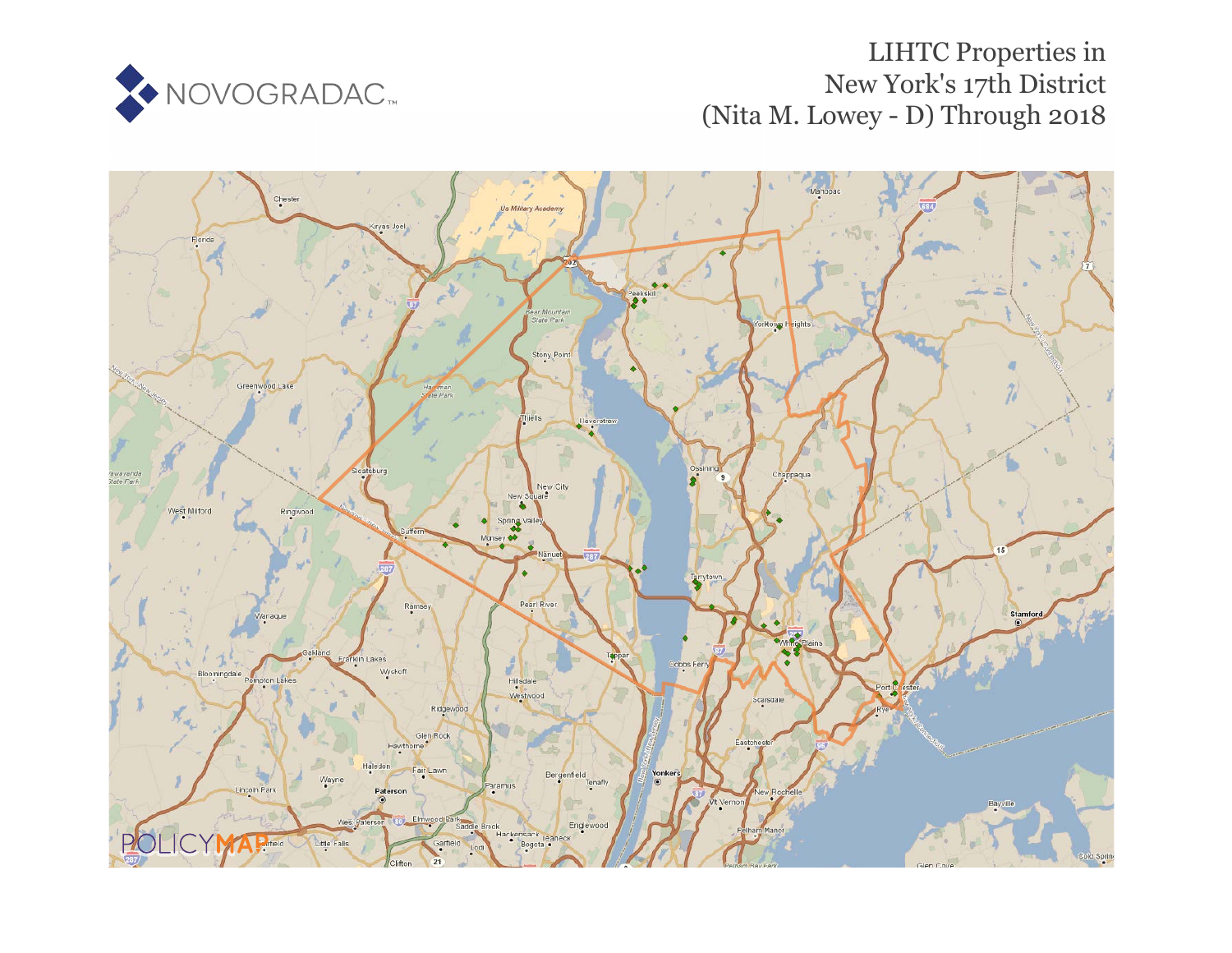| <b>Project Name</b>                                   | <b>Address</b>                               | City                                           | <b>State</b>     | <b>Zip Code</b> | Nonprofit<br><b>Sponsor</b> | <b>Allocation</b><br>Year | <b>Annual</b><br><b>Allocated</b><br><b>Amount</b> | <b>Year PIS</b> | <b>Construction Type</b>  | <b>Total</b><br><b>Units</b> | Low<br><b>Income</b><br><b>Units</b> | <b>Rent or</b><br><b>Income</b><br><b>Ceiling</b> | <b>Credit %</b>                              | <b>HUD Multi-Family</b><br><b>Tax-Exempt</b><br>Financing/<br><b>Bond</b><br><b>Rental Assistance</b> |
|-------------------------------------------------------|----------------------------------------------|------------------------------------------------|------------------|-----------------|-----------------------------|---------------------------|----------------------------------------------------|-----------------|---------------------------|------------------------------|--------------------------------------|---------------------------------------------------|----------------------------------------------|-------------------------------------------------------------------------------------------------------|
| <b>SETON VILLAGE</b><br><b>SENIOR HOUSING</b>         | 146 CONVENT<br>RD                            | <b>NANUET</b>                                  | NY               | 10954           |                             | 2001                      | \$0                                                | 2005            | New Construction          | 34                           | 34                                   |                                                   | $70\,\%$ present $\,$ No value               |                                                                                                       |
| <b>SOUTHPORT MEWS</b>                                 | 50 S MAIN ST                                 | PORT CHESTER                                   | NY               | 10573           |                             | 2005                      | \$0                                                | 2005            | Acquisition and Rehab 65  |                              | 64                                   |                                                   | $30$ % present $\,$ No $\,$<br>value         |                                                                                                       |
| <b>JACOB'S HILL</b>                                   | 5000 JACOBS<br>HILL RD                       | CORTLANDT<br><b>MANOR</b>                      | $_{\mathrm{NY}}$ | 10567           | No                          | 2004                      | \$1,420,505                                        | 2006            | New Construction          | 103                          | 103                                  | 60% AMGI                                          | $70\,\%$ present $\,$ No value               |                                                                                                       |
| <b>LAKEVIEW VILLAGE &amp;</b><br><b>HIGHVIEW APTS</b> | <b>125 LAKEVIEW</b><br><b>VLG</b>            | SPRING VALLEY                                  | NY               | 10977           | $\rm No$                    | 2005                      | \$754,106                                          | 2006            | Acquisition and Rehab 220 |                              | 220                                  | 60% AMGI                                          | $30$ % present $\rm\thinspace\,Yes$<br>value |                                                                                                       |
| <b>VILLAGE OF NEW</b><br>SQUARE                       | <b>37 BUCHANAN</b><br>$\mathbf{R}\mathbf{D}$ | <b>NEW SQUARE</b>                              | $_{\mathrm{NY}}$ | 10977           | $\mathbf{No}$               | 2005                      | \$375,633                                          | 2006            | <b>New Construction</b>   | 30                           | $30\,$                               | 60% AMGI                                          | $70$ % present $\,$ No $\,$<br>value         |                                                                                                       |
| YOUNGBLOOD SENIOR<br><b>HOUSING</b>                   |                                              | 201 N MAIN ST SPRING VALLEY                    | NY               | 10977           | No                          | 2005                      | \$282,932                                          | 2006            | <b>New Construction</b>   | 26                           | 26                                   | 60% AMGI                                          | $70\,\%$ present $\,$ No value               |                                                                                                       |
| PEEKSKILL PLAZA                                       | 903 MAIN ST                                  | PEEKSKILL                                      | $_{\mathrm{NY}}$ | 10566           | $\mathbf{N}\mathbf{o}$      | 2008                      | \$707,191                                          | 2006            | Acquisition and Rehab 168 |                              | 168                                  | 60% AMGI                                          | $30\,\%$ present $\,$ Yes value              |                                                                                                       |
| <b>ARMORY PLAZA</b>                                   | <b>35 S BROADWAY WHITE PLAINS</b>            |                                                | $_{\mathrm{NY}}$ | 10601           | No                          | 2008                      | \$256,357                                          | 2007            | Acquisition and Rehab 52  |                              | $^{\rm 52}$                          | 60% AMGI                                          | $30$ % present $\,$ $\rm Yes$<br>value       |                                                                                                       |
| <b>STUHR GARDENS</b>                                  | 121 VAIL AVE                                 | PEEKSKILL                                      | $_{\mathrm{NY}}$ | 10566           | No                          | 2008                      | \$335,338                                          | 2007            | Acquisition and Rehab 104 |                              | 83                                   | 60% AMGI                                          | $30$ % present $\,$ $\rm Yes$<br>value       |                                                                                                       |
| SLEEPY HOLLOW SENIO 124 VALLEY ST SLEEPY HOLLOW NY    |                                              |                                                |                  | 10591           | $\mathbf{No}$               | 2007                      | \$954,255                                          | 2008            | New Construction          | 65                           | 64                                   | 60% AMGI                                          | 70 % present $\hbox{~No}$<br>value           |                                                                                                       |
| <b>TALLMAN TOWERS</b>                                 | <b>36 S BROADWAY NYACK</b>                   |                                                | $_{\mathrm{NY}}$ | 10960           | No                          | 2007                      | \$348,240                                          | 2008            | Acquisition and Rehab 83  |                              | 83                                   | 60% AMGI                                          | $30$ % present $\,$ $\rm Yes$<br>value       |                                                                                                       |
| PINE STREET HOMES                                     | HIGHVIEW CT NYACK                            |                                                | $_{\mathrm{NY}}$ |                 |                             | 2007                      | \$246,109                                          | 2009            | <b>New Construction</b>   | 28                           | 28                                   | 60% AMGI                                          | $30\,\%$ present $\,$ Yes value              |                                                                                                       |
| <b>SPRING VALLEY APTS</b>                             |                                              | $46$ N MADISON $$\sf{SPRING\;VALEY}\qquad NY$$ |                  | 10977           | Yes                         | 2008                      | \$999,000                                          | 2009            | <b>New Construction</b>   | 53                           | 53                                   | 50% AMGI                                          | $70$ % present $_{\rm{No}}$                  |                                                                                                       |

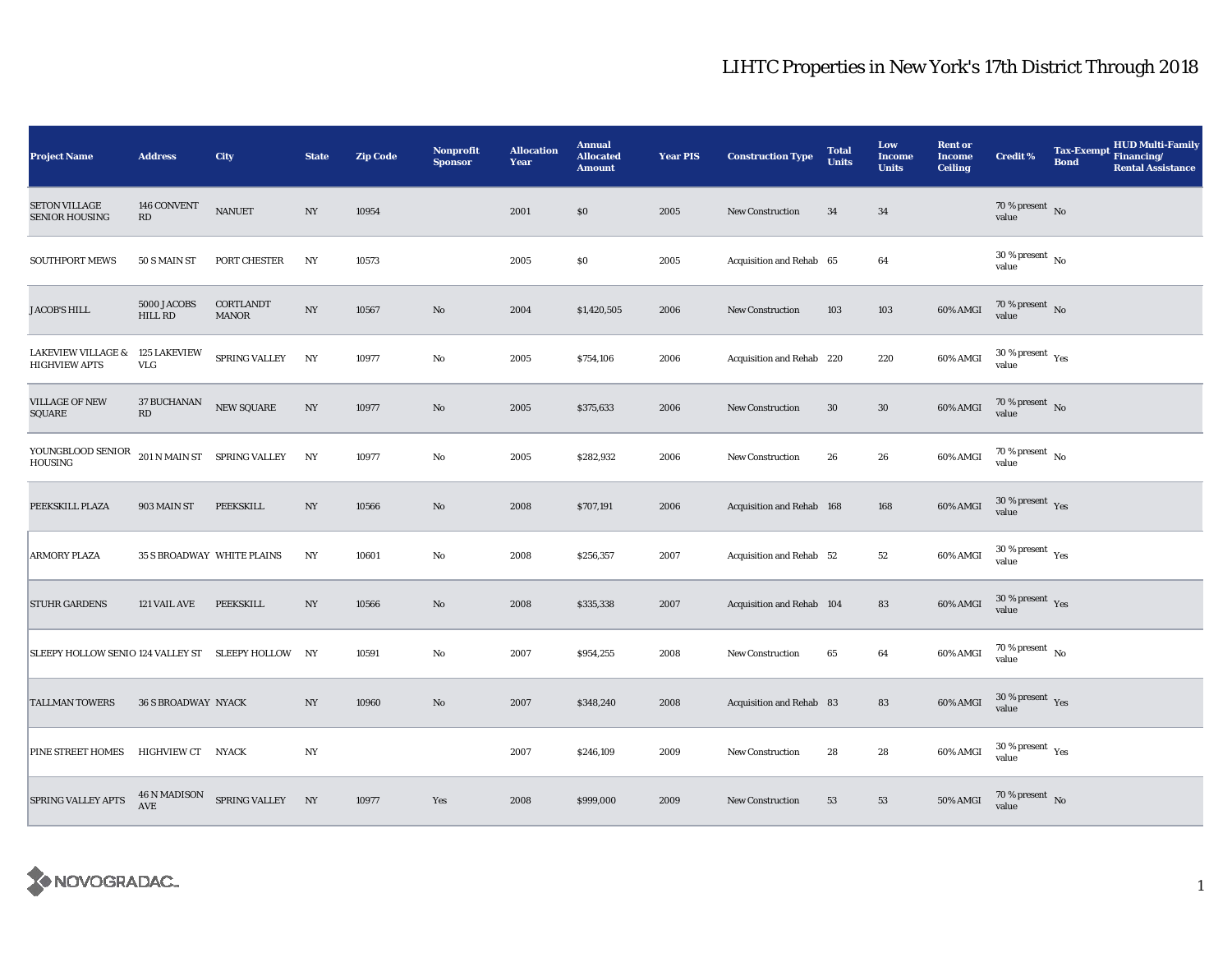| <b>Project Name</b>                                                                                                                         | <b>Address</b>                                                    | City              | <b>State</b>     | <b>Zip Code</b> | <b>Nonprofit</b><br><b>Sponsor</b> | <b>Allocation</b><br>Year | <b>Annual</b><br><b>Allocated</b><br><b>Amount</b> | <b>Year PIS</b> | <b>Construction Type</b>  | <b>Total</b><br><b>Units</b> | Low<br><b>Income</b><br><b>Units</b> | <b>Rent or</b><br><b>Income</b><br><b>Ceiling</b> | <b>Credit %</b>                              | <b>Tax-Exempt</b><br><b>Bond</b> | HUD Multi-Family<br>Financing/<br><b>Rental Assistance</b> |
|---------------------------------------------------------------------------------------------------------------------------------------------|-------------------------------------------------------------------|-------------------|------------------|-----------------|------------------------------------|---------------------------|----------------------------------------------------|-----------------|---------------------------|------------------------------|--------------------------------------|---------------------------------------------------|----------------------------------------------|----------------------------------|------------------------------------------------------------|
| <b>SYMPHONY KNOLL</b>                                                                                                                       | 15 MOUNT AIRY CROTON ON<br>RD                                     | <b>HUDSON</b>     | NY               | 10520           | Yes                                | 2008                      | \$148,574                                          | 2009            | New Construction          | 11                           | 11                                   | 60% AMGI                                          | $30\,\%$ present $\,$ Yes value              |                                  |                                                            |
| MURPHY MANOR APTS 45 RTE 9W                                                                                                                 |                                                                   | <b>HAVERSTRAW</b> | $_{\mathrm{NY}}$ | 10927           | Yes                                | 2009                      | \$619,425                                          | 2010            | <b>New Construction</b>   |                              | ${\bf 26}$                           | 26 50% AMGI                                       | $70\,\%$ present $\,$ No value               |                                  |                                                            |
| RIVER POINTE AT DRUN 100 RINGGOLD                                                                                                           |                                                                   | PEEKSKILL         | $_{\mathrm{NY}}$ | 10566           | $\rm No$                           | 2009                      | \$995,700                                          | 2010            | <b>New Construction</b>   | 43                           | 43                                   | 50% AMGI                                          | $70\,\%$ present $\,$ No value               |                                  |                                                            |
| YWCA RESIDENCE FOR \69 N BROADWAY WHITE PLAINS                                                                                              |                                                                   |                   | NY               | 10603           | Yes                                | 2009                      | \$1,500,000                                        | 2011            | Acquisition and Rehab 189 |                              | $\bf{0}$                             | <b>50% AMGI</b>                                   | $70\,\%$ present $\,$ No value               |                                  |                                                            |
| <b>UNDERHILL APTS</b>                                                                                                                       | $250$ UNDERHILL $\,$ YORKTOWN<br>$\mathbf{A}\mathbf{V}\mathbf{E}$ |                   | $_{\mathrm{NY}}$ | 10598           | $\rm No$                           | 2012                      | \$603,889                                          | 2012            | Acquisition and Rehab 51  |                              | $\bf{0}$                             | 60% AMGI                                          | $70\,\%$ present $\,$ No value               |                                  |                                                            |
| 22 TARRYTOWN WORKF $^{22\, \rm TARRYTOWN}_{\rm RD}$ GREENBURGH                                                                              |                                                                   |                   | $_{\mathrm{NY}}$ | 10607           | Yes                                | 2012                      | \$392,966                                          | 2013            | New Construction          | $\bf{0}$                     | $\mathbf 0$                          | 60% AMGI                                          | $70\,\%$ present $\,$ No value               |                                  |                                                            |
| NYACK POINT APARTME 263 MAIN ST                                                                                                             |                                                                   | <b>NYACK</b>      | $_{\mathrm{NY}}$ | 10960           | Yes                                | 2016                      | \$476,375                                          | 2017            | <b>New Construction</b>   | 33                           | 33                                   | 60% AMGI                                          | 70 % present<br>value                        |                                  | $\rm No$                                                   |
| THE LOFTS ON MAIN                                                                                                                           | 922 MAIN ST                                                       | PEEKSKILL         | NY               | 10566           | Yes                                | 2016                      | \$771,800                                          | 2018            | New Construction          | 75                           | 51                                   | 60% AMGI                                          | 70 % present<br>value                        |                                  | $\mathbf{N}\mathbf{o}$                                     |
| <b>NOB HILL II</b>                                                                                                                          | 197 NOB HILL<br>DR                                                | <b>ELMSFORD</b>   | $_{\mathrm{NY}}$ | 10523           | $\rm No$                           | 1992                      | \$0                                                | 1995            | <b>New Construction</b>   | 196                          | 40                                   |                                                   | $30$ % present $\rm\thinspace\,Yes$<br>value |                                  |                                                            |
| <b>SPOOK ROCK UNITED</b>                                                                                                                    | <b>DASHEW DR</b>                                                  | <b>SUFFERN</b>    | $_{\mathrm{NY}}$ |                 | $\rm No$                           | 1995                      | $\$0$                                              | 1995            | <b>New Construction</b>   | 231                          | 231                                  |                                                   | $30\,\%$ present $\,$ Yes value              |                                  |                                                            |
| <b>NOB HILL III</b>                                                                                                                         | 297 NOB HILL<br><b>DR</b>                                         | <b>ELMSFORD</b>   | NY               | 10523           | No                                 | 1995                      | $\$0$                                              | 1996            | New Construction          | 120                          | 24                                   |                                                   | $30\,\%$ present $\,$ No value               |                                  |                                                            |
| $\boxed{\text{TAILEYRAND CRESCENT}\begin{matrix}1501 \text{ CRESCENT}\\\text{DR}\end{matrix}}\begin{matrix} \text{TARRYTOWN} \end{matrix}}$ |                                                                   |                   | $_{\mathrm{NY}}$ | 10591           | $\rm No$                           | 1995                      | \$0                                                | 1997            | <b>New Construction</b>   | 300                          | 63                                   |                                                   | $30\,\%$ present $\,$ No value               |                                  |                                                            |
| <b>TARRYHILL APTS</b>                                                                                                                       | 100 TARRYHILL WHITE PLAINS<br>WAY                                 |                   | NY               | 10603           | $\rm No$                           | 1995                      | $\$0$                                              | 1997            | New Construction          | 87                           | 86                                   |                                                   | $70\,\%$ present $\,$ No value               |                                  |                                                            |

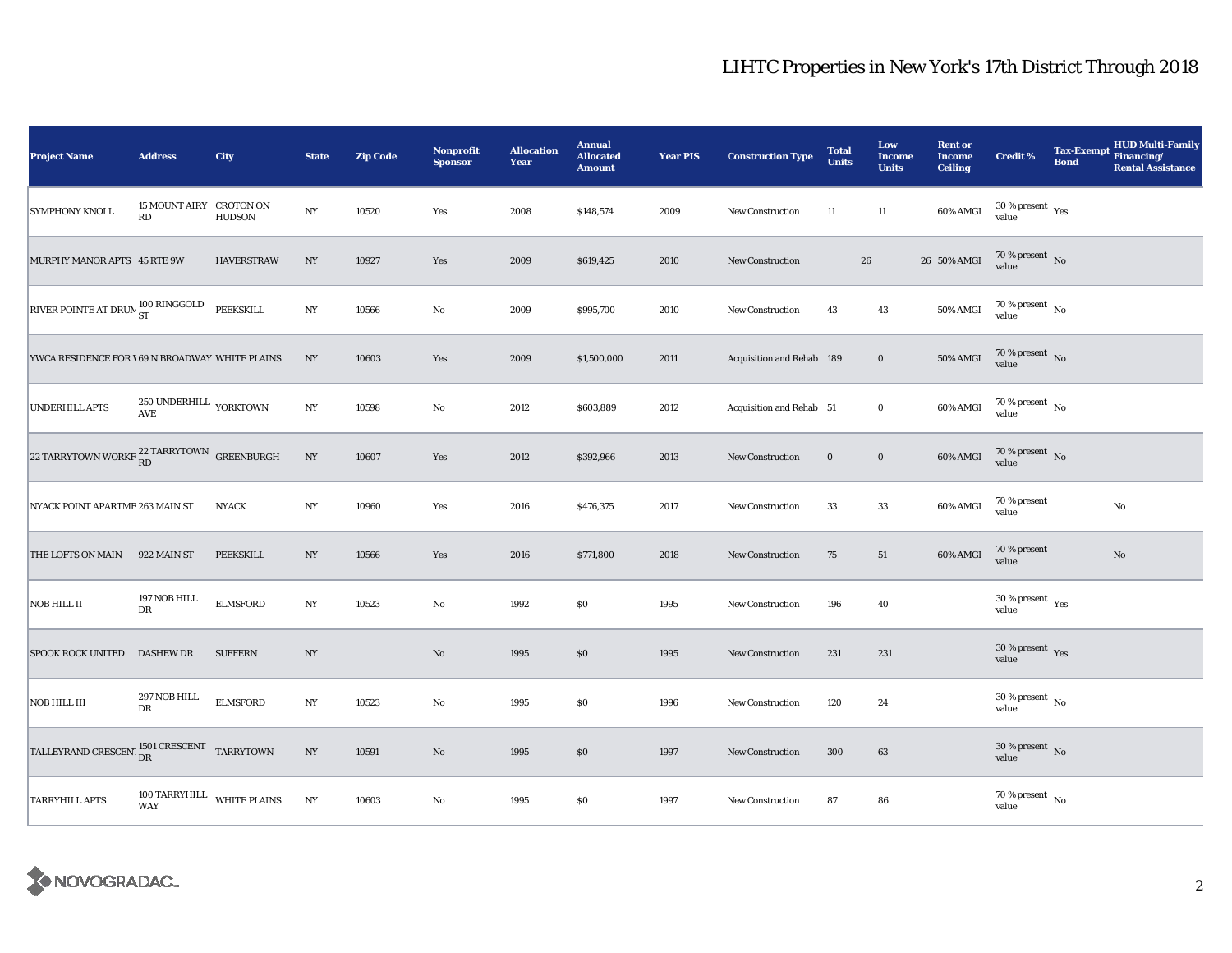| <b>Project Name</b>                          | <b>Address</b>                | <b>City</b>                 | <b>State</b>     | <b>Zip Code</b> | <b>Nonprofit</b><br><b>Sponsor</b> | <b>Allocation</b><br>Year | <b>Annual</b><br><b>Allocated</b><br><b>Amount</b> | <b>Year PIS</b>      | <b>Construction Type</b>  | <b>Total</b><br><b>Units</b> | Low<br><b>Income</b><br><b>Units</b> | <b>Rent or</b><br><b>Income</b><br><b>Ceiling</b> | <b>Credit %</b>                          | <b>HUD Multi-Family</b><br><b>Tax-Exempt</b><br>Financing/<br><b>Bond</b><br><b>Rental Assistance</b> |
|----------------------------------------------|-------------------------------|-----------------------------|------------------|-----------------|------------------------------------|---------------------------|----------------------------------------------------|----------------------|---------------------------|------------------------------|--------------------------------------|---------------------------------------------------|------------------------------------------|-------------------------------------------------------------------------------------------------------|
| <b>GRANT ST</b>                              | 28 LOUIS CT                   | PORT CHESTER                | NY               | 10573           | $\rm No$                           | 1999                      | \$0                                                | 2000                 | <b>New Construction</b>   | 26                           | 26                                   |                                                   | $30\,\%$ present $\,$ Yes value          |                                                                                                       |
| <b>SYCAMORE CREST</b>                        |                               | 15 SUMMIT AVE SPRING VALLEY | NY               | 10977           | No                                 | 1999                      | $\$0$                                              | 2001                 | <b>New Construction</b>   | 96                           | 96                                   |                                                   | $30$ % present $\,$ $\rm Yes$<br>value   |                                                                                                       |
| <b>AIRMONT GARDENS</b>                       | <b>60 DE BAUN AVE AIRMONT</b> |                             | $_{\mathrm{NY}}$ | 10901           | $\rm No$                           | 2001                      | \$0                                                | 2003                 | New Construction          | 140                          | 139                                  |                                                   | $30\,\%$ present $\,$ Yes value          |                                                                                                       |
| NEW SQUARE PUBLIC H <sub>0</sub> 61 BUCHANAN |                               | <b>NEW SQUARE</b>           | $_{\mathrm{NY}}$ | 10977           |                                    | 1991                      | \$0                                                | 1991                 | New Construction          | 22                           | $\bf{22}$                            |                                                   | $30$ % present $\,$ No $\,$<br>value     |                                                                                                       |
| OSSINING HOUSING PAI $^{19}_{\rm{AVE}}$      |                               | <b>OSSINING</b>             | $_{\mathrm{NY}}$ | 10562           |                                    | 1991                      | \$0                                                | 1992                 | Acquisition and Rehab 6   |                              | 6                                    |                                                   | $30\,\%$ present $\,$ No value           |                                                                                                       |
| OSSINING HOUSING PAI 138 SPRING ST  OSSINING |                               |                             | $_{\mathrm{NY}}$ | 10562           |                                    | 1988                      | $\$0$                                              | Insufficient<br>Data | Acquisition and Rehab 7   |                              | $\overline{7}$                       |                                                   | $30\,\%$ present $\,$ No value           |                                                                                                       |
| <b>COLLEGE ARMS APTS</b>                     | $100$ COLLEGE AVE             | SLEEPY HOLLOW NY            |                  | 10591           |                                    | 2008                      | \$834,788                                          | 2009                 | Acquisition and Rehab 164 |                              | 162                                  | 60% AMGI                                          | $30\,\%$ present $\,$ Yes value          |                                                                                                       |
| MAPLEWOOD GARDENS MAPLEWOOD                  |                               | <b>NANUET</b>               | $_{\mathrm{NY}}$ |                 |                                    | 2009                      | \$147,272                                          | 2009                 | Acquisition and Rehab 50  |                              | 48                                   | 60% AMGI                                          | $30\,\%$ present $\,$ $\rm Yes$<br>value |                                                                                                       |
| BARHAM HOUSE APTS 951 MAIN ST                |                               | PEEKSKILL                   | $_{\mathrm{NY}}$ | 10566           |                                    | 2010                      | \$558,262                                          | 2010                 | Not Indicated             | 100                          | 98                                   | $60\%$ AMGI                                       | $30\,\%$ present $\,$ Yes value          |                                                                                                       |
| FRANKLIN WINDSOR AP <sup>40</sup> WINDSOR    |                               | <b>WHITE PLAINS</b>         | N <sub>Y</sub>   | 10601           |                                    | Insufficient<br>Data      | \$548,147                                          | 2011                 | Not Indicated             | 100                          | 98                                   | 60% AMGI                                          | $30\,\%$ present $\,$ Yes value          |                                                                                                       |
| <b>KINGSPORT APTS</b>                        | 245 KING ST                   | PORT CHESTER                | NY               | 10573           |                                    | 2011                      | \$734,933                                          | 2012                 | Not Indicated             | 129                          | 128                                  | 60% AMGI                                          | $30\,\%$ present $\,$ Yes value          |                                                                                                       |
| ROUNDTOP COMMONS 2072 ALBANY                 |                               | <b>MONTROSE</b>             | $_{\mathrm{NY}}$ | 10548           |                                    | 2010                      | \$1,048,188                                        | 2012                 | New Construction          | 92                           | 91                                   | 60% AMGI                                          | $30\,\%$ present $\,$ Yes value          |                                                                                                       |
| SURREY CARLTON APTS 5 SLINN AVE              |                               | <b>SPRING VALLEY</b>        | NY               | 10977           |                                    | 2012                      | \$1,057,327                                        | 2012                 | Acquisition and Rehab 176 |                              | 171                                  | 60% AMGI                                          | $30\,\%$ present $\,$ Yes value          |                                                                                                       |

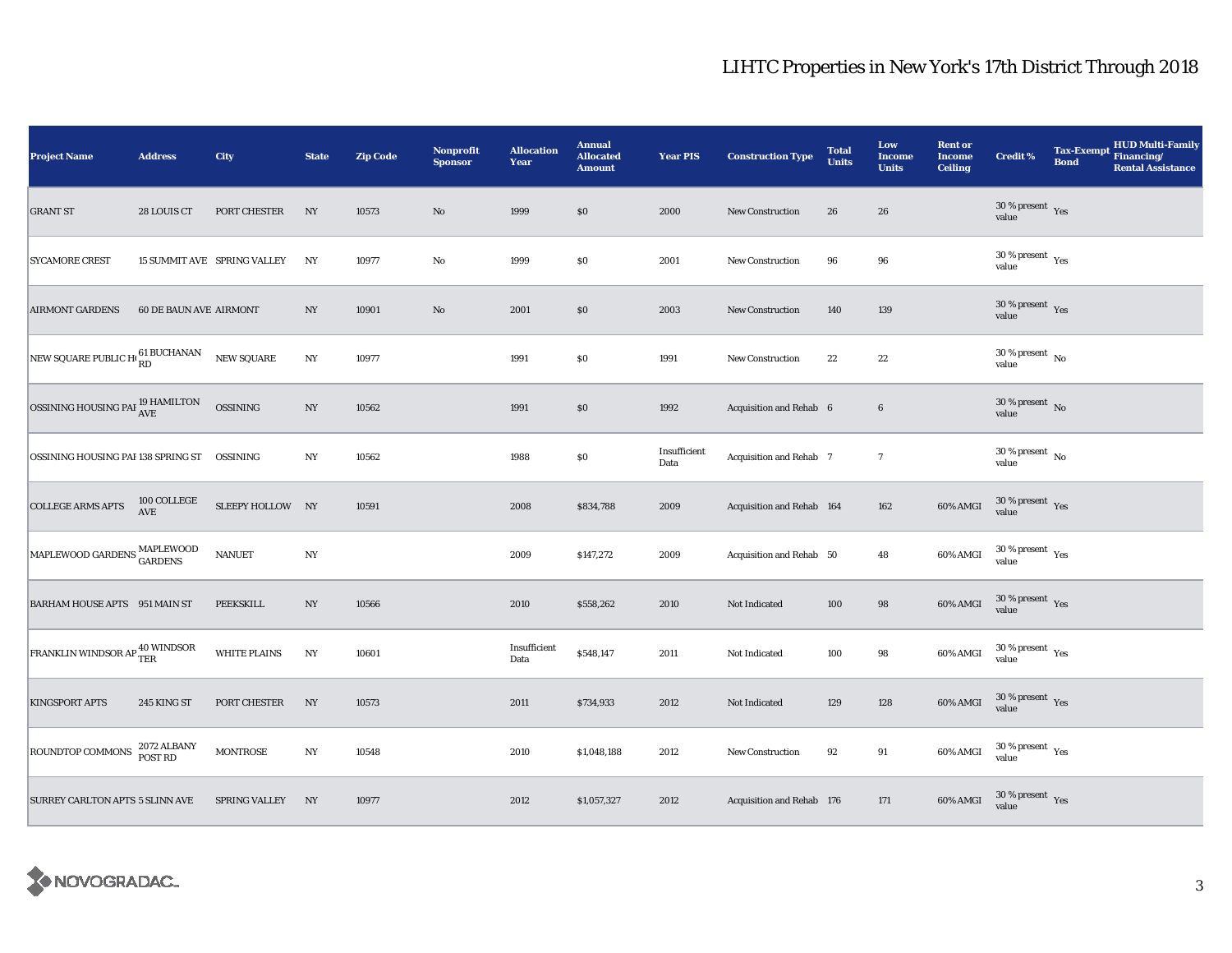| <b>Project Name</b>                                      | <b>Address</b>              | City                       | <b>State</b>     | <b>Zip Code</b> | <b>Nonprofit</b><br><b>Sponsor</b> | <b>Allocation</b><br>Year | <b>Annual</b><br><b>Allocated</b><br><b>Amount</b> | <b>Year PIS</b> | <b>Construction Type</b>  | <b>Total</b><br><b>Units</b> | Low<br><b>Income</b><br><b>Units</b> | <b>Rent or</b><br><b>Income</b><br><b>Ceiling</b> | <b>Credit %</b>                          | <b>Bond</b> | Tax-Exempt HUD Multi-Family<br><b>Rental Assistance</b> |
|----------------------------------------------------------|-----------------------------|----------------------------|------------------|-----------------|------------------------------------|---------------------------|----------------------------------------------------|-----------------|---------------------------|------------------------------|--------------------------------------|---------------------------------------------------|------------------------------------------|-------------|---------------------------------------------------------|
| 25 STATE STREET                                          | <b>25 STATE ST</b>          | OSSINING                   | $_{\mathrm{NY}}$ | 10562           |                                    | 2010                      | \$563,839                                          | 2013            | Not Indicated             | 50                           | 49                                   | 60% AMGI                                          | $30\,\%$ present $\,$ Yes value          |             |                                                         |
| <b>WINBROOK PHASE 1</b>                                  | 301-303<br>QUARROPAS ST     | <b>WHITE PLAINS</b>        | NY               | 10601           |                                    | 2013                      | \$1,605,081                                        | 2015            | Not Indicated             | 103                          | 103                                  | 60% AMGI                                          | $30\,\%$ present $\,$ $\rm Yes$<br>value |             |                                                         |
| <b>DOWLING GARDENS</b>                                   | 190 KINGS HWY TAPPAN        |                            | NY               | 10983           |                                    | 1993                      | \$0                                                | 1995            | New Construction          | 111                          | 47                                   |                                                   | $70$ % present $\,$ No $\,$<br>value     |             |                                                         |
| NEW SQUARE FAMILY H $_{\rm RD}^{86}$ BUCHANAN NEW SQUARE |                             |                            | $_{\mathrm{NY}}$ | 10977           |                                    | 1994                      | $\$0$                                              | 1995            | New Construction          | 24                           | 24                                   |                                                   | $70\,\%$ present $\,$ No value           |             |                                                         |
| N KENISCO APTS                                           | 91 N KENSICO<br>AVE         | <b>WHITE PLAINS</b>        | NY               | 10604           |                                    | 1995                      | $\$0$                                              | 1996            | Acquisition and Rehab 74  |                              | 63                                   |                                                   | $70\,\%$ present $\,$ No value           |             |                                                         |
| <b>MAIN OSBORNE</b>                                      |                             | 18 OSBORNE ST WHITE PLAINS | NY               | 10606           |                                    | 1995                      | \$0                                                | 1997            | Acquisition and Rehab 8   |                              | $\bf8$                               |                                                   | 70 % present $\hbox{~No}$<br>value       |             |                                                         |
| THORNWOOD RESIDEN(1035 BROADWAY THORNWOOD                |                             |                            | NY               | 10594           |                                    | 1997                      | \$0                                                | 1997            | Acquisition and Rehab 10  |                              | 10                                   |                                                   | 70 % present $\hbox{~No}$<br>value       |             |                                                         |
| SPRING VALLEY COMMC VALLEY                               | 30 SPRING<br><b>COMMONS</b> | SPRING VALLEY              | NY               | 10977           |                                    | 1996                      | $\$0$                                              | 1998            | New Construction          | 68                           | 64                                   |                                                   | $70\,\%$ present $\,$ No value           |             |                                                         |
| VILLAGE HALL MEWS 22 WILDEY ST                           |                             | TARRYTOWN                  | NY               | 10591           |                                    | 1998                      | ${\bf S0}$                                         | 1998            | <b>New Construction</b>   | $\boldsymbol{6}$             | $\boldsymbol{6}$                     |                                                   | $70\,\%$ present $\,$ No $\,$<br>value   |             |                                                         |
| BURNHAM BUILDING 2 MAIN ST                               |                             | <b>IRVINGTON</b>           | NY               | 10533           |                                    | 1998                      | \$0                                                | 1999            | Acquisition and Rehab 22  |                              | 22                                   |                                                   | $70\,\%$ present $\,$ No value           |             |                                                         |
| <b>CREST COURT</b>                                       | 82 CREST CT                 | <b>MONSEY</b>              | NY               | 10952           |                                    | 1998                      | $\$0$                                              | 1999            | <b>New Construction</b>   | 50                           | ${\bf 50}$                           |                                                   | $70\,\%$ present $\,$ No value           |             |                                                         |
| DRUM HILL SENIOR LIV <sup>90</sup> RINGGOLD              |                             | PEEKSKILL                  | $_{\mathrm{NY}}$ | 10566           |                                    | 2002                      | \$0                                                | 2000            | Acquisition and Rehab 120 |                              | 48                                   |                                                   | $30\,\%$ present $\,$ No value           |             |                                                         |
| <b>Y RESIDENCE</b>                                       | 62 MAIN ST                  | TARRYTOWN                  | NY               | 10591           |                                    | 1999                      | $\$0$                                              | 2000            | Acquisition and Rehab 48  |                              | 46                                   |                                                   | $70$ % present $\,$ No $\,$<br>value     |             |                                                         |